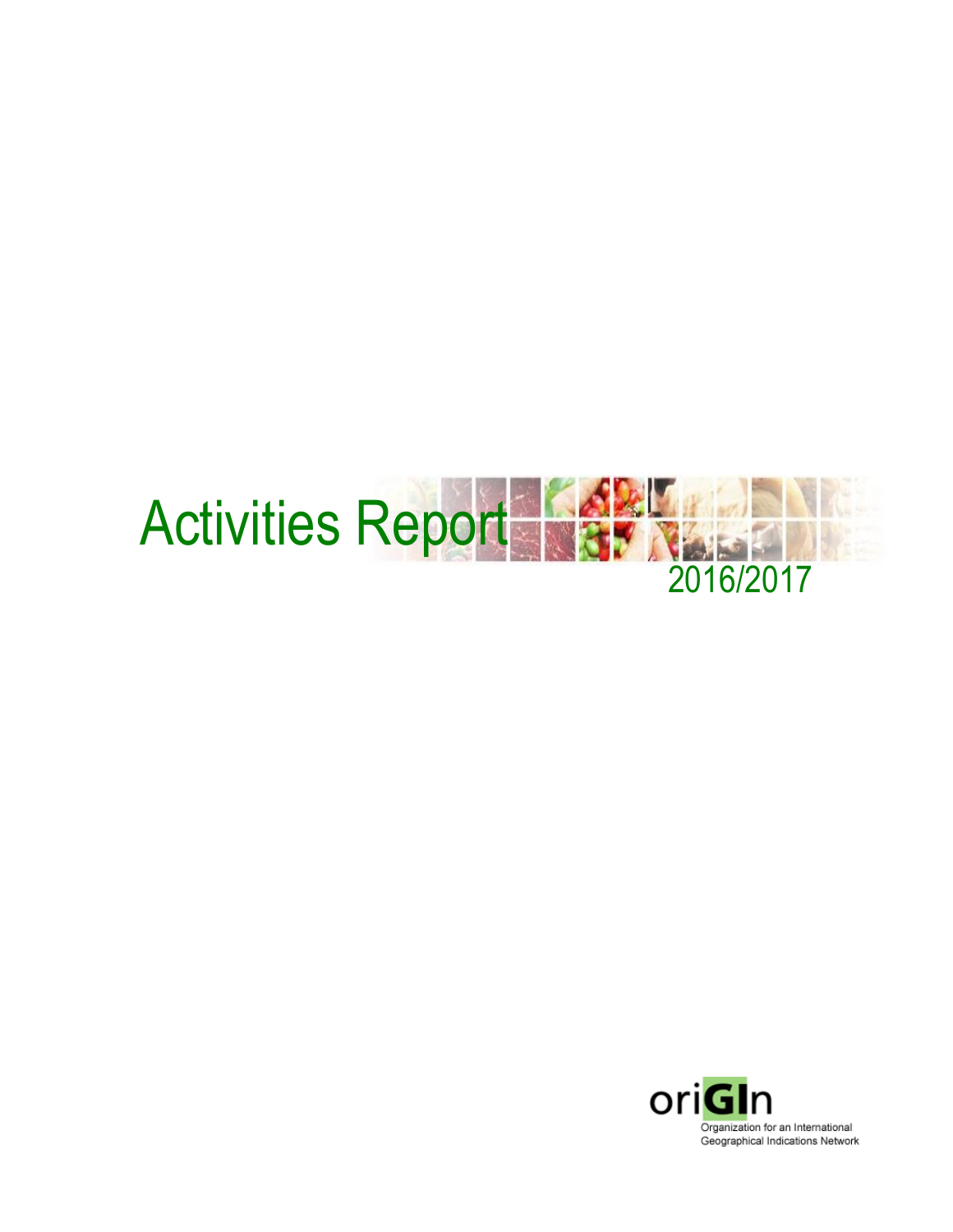## **I. A growing global network makes the voice of GIs stronger: how to pursue an efficient use of resources while maximizing impact**

**In the last biennium, several Geographical Indications (GIs) groups from a large spectrum of sectors and geographical locations have joined our global network.** Some examples are: Consorzio Prosecco (Italy), the Thai national silk department (Thailand), the "Organisme de gestion de l'AOP Safran de Taliouine" (Morocco), Savile Row Bespoke Association (UK), Harris Tweed Authority (UK), Association "Piel de Ubrique" (Spain), the European Grouping of Territorial Cooperation Cities of Ceramics (Italy, France, Spain, Germany, Romania and Poland), Consorzio Gorgonzola (Italy) and Consorzio Pecorino Romano (Italy). Moreover, oriGIn Georgia was established in 2017: It brought in our network some 50 Georgian GIs in the food, wine and spirits sector. **This confirms an interesting trend, by which GIs groups from different countries and sectors are joining forces. While differences remain, oriGIn's advocacy campaigns demonstrate that, with a pragmatic approach, it is possible for GIs groups from different sectors and regions to work together, use resources efficiency and maximize impact in the pursuit of common objectives (see next article – Advocacy campaigns).** 

#### **II. Advocacy campaigns: united we make a difference at national, regional and global level**

As advocacy remains at the core of our work, in the biennium 2016-217 oriGIn has continued to carry out initiatives to influence the major decisions concerning the protection of GIs at national, regional and global level.

A. **At the national level,** we have analysed and provided comments to the relevant authorities concerning new GIs laws under discussion in several jurisdictions around the world. We have done this in cooperation with some of our members specifically concerned by such laws and have informed the all network about their implications. As a way of example, in May 2017 **we have reviewed the national draft Industrial Property Law of Mexico and, in cooperation with the "Consejo Regulador del Tequila" (CRT), have brought to the attention of the national authorities the most critical provisions. In particular the ones in contradiction with the Mexican obligations under the WTO TRIPs Agreement and the WIPO Lisbon Agreement on the Protection of Appellation of Origin.**

Another interesting example of campaigns at the national level is represented by the US, where national authorities maintain a skeptical view on GIs and national groups, which oppose any change in the national policy vis-à-vis GIs have strengthened their efforts and invested important resources in public campaigns. **To work for an improved regulatory framework in the US both for domestic and foreign GIs, oriGIn decided to hire a representative based in Washington DC. This was possible thanks to the financial support of Consorzio Aceto Balsamico di Modena, Interprofession du Gruyère, Consorzio Grana Padano, Association Suisse des AOP/IGP, Consorzio Prosecco and Consorzio Asiago. Since March 2017, Mr. Jim Smith - who has an experience of over 30 years in Washington working with federal policy makers and industry stakeholders - is collaborating closely with the US GIs Association (American origin Products Association) to raise GIs awareness among US policy-makers.**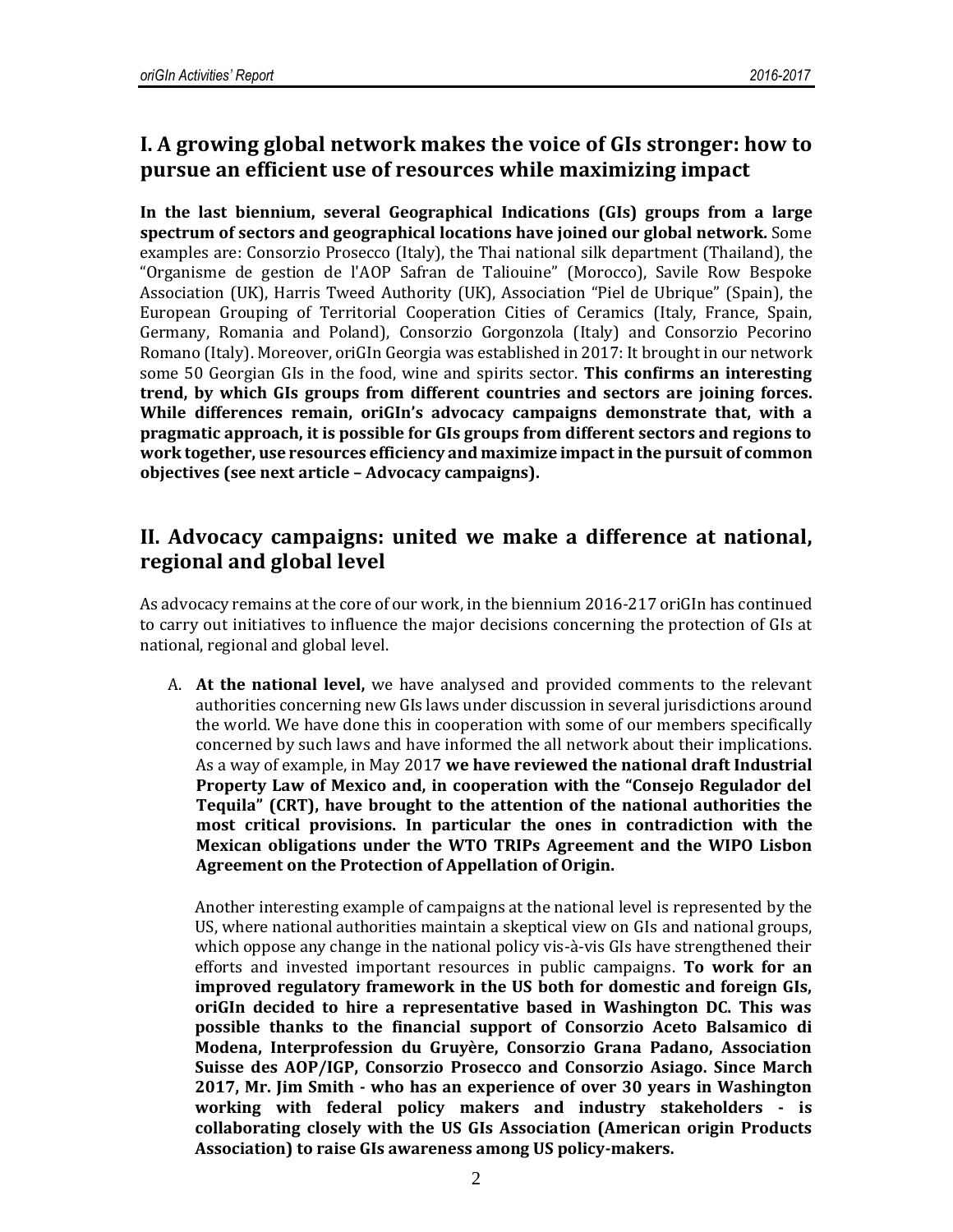B. **At the regional level**, **in the context of the reform of the Regulation EC 110/2008 on Spirit Drinks, oriGIn - in cooperation with the Scotch Whisky Association (SWA) and Assodistil** - **analysed the Draft Regulation prepared by the European Commission and made some comments to ensure key GIs principles are taken into account in the reform. Such comments were then transmitted to the rapporteurs and shadow rapporteurs of the European Parliament Committees working on this reform.** An interesting proposal was made on "fake Geographical Indications in transit through the EU", which can become an interesting precedent for wines, agricultural and non-agricultural GIs. This would strengthen the protection of GIs at the EU level.

Likewise, we have been involved in several initiatives of DG GROW (Directorate general Internal Market, Industry, Entrepreneurship and SMEs) and the DG for Agriculture and Rural Development concerning the establishment of a harmonized system to protect non-agricultural GIs at the EU level. Over the last two years, **oriGIn has constantly reiterated the need to establish a community system for nonagricultural GIs simple and transparent**, **which recognizes the link with the territory of production as an essential element, and which does not create confusion with the existing European GIs systems.** 

**These activities at the EU level, together with ones on bilateral agreements negotiated by the EU (see below), were implemented through a new oriGIn EU office based in Brussels.**

Always at the regional level, but **in Africa, oriGIn managed to obtain the support of the French Ministry of Agriculture and of the Moroccan Office of Intellectual Property (OMPIC), to explore the options to establish an oriGIn Office in Casablanca. The objective is to support the growing GIs movement in Africa and attract additional members in a continent where the GIs potential is still untapped.** 

- C. **At the global level,** we have focused our efforts on GIs protection in Internet generic Top-Level Domains (gTLDs) and in the context of bilateral negotiations as well as the WIPO Geneva Act of the Lisbon Agreement on Appellations of Origin and Geographical Indications:
	- i. **On gTLDs,** we have organized advocacy events in Geneva at the WIPO Assemblies and in Brussels at the 2016 International Trademark Association (INTA) Digital World Conference. **Working in collaboration with the "Comité Champagne" and the "Consorzio del Prosciutto di Parma", we have consistently stressed the following messages: protecting GIs in gTLDs is a challenging task in terms of time, resources and knowledge. Providing all intellectual property holders and beneficiaries with effective tools to fight the growing illegal use of geographical names as second level domains is therefore crucial. Trademark owners tough have already the possibility to benefit from the Uniform Domain Name Dispute Resolution Policy – UDRP, which is not the case for GIs. Country code Top-Level-Domains (ccTLDs) that recognize GIs, like trademarks and other intellectual property rights, as a valid title to activate dispute**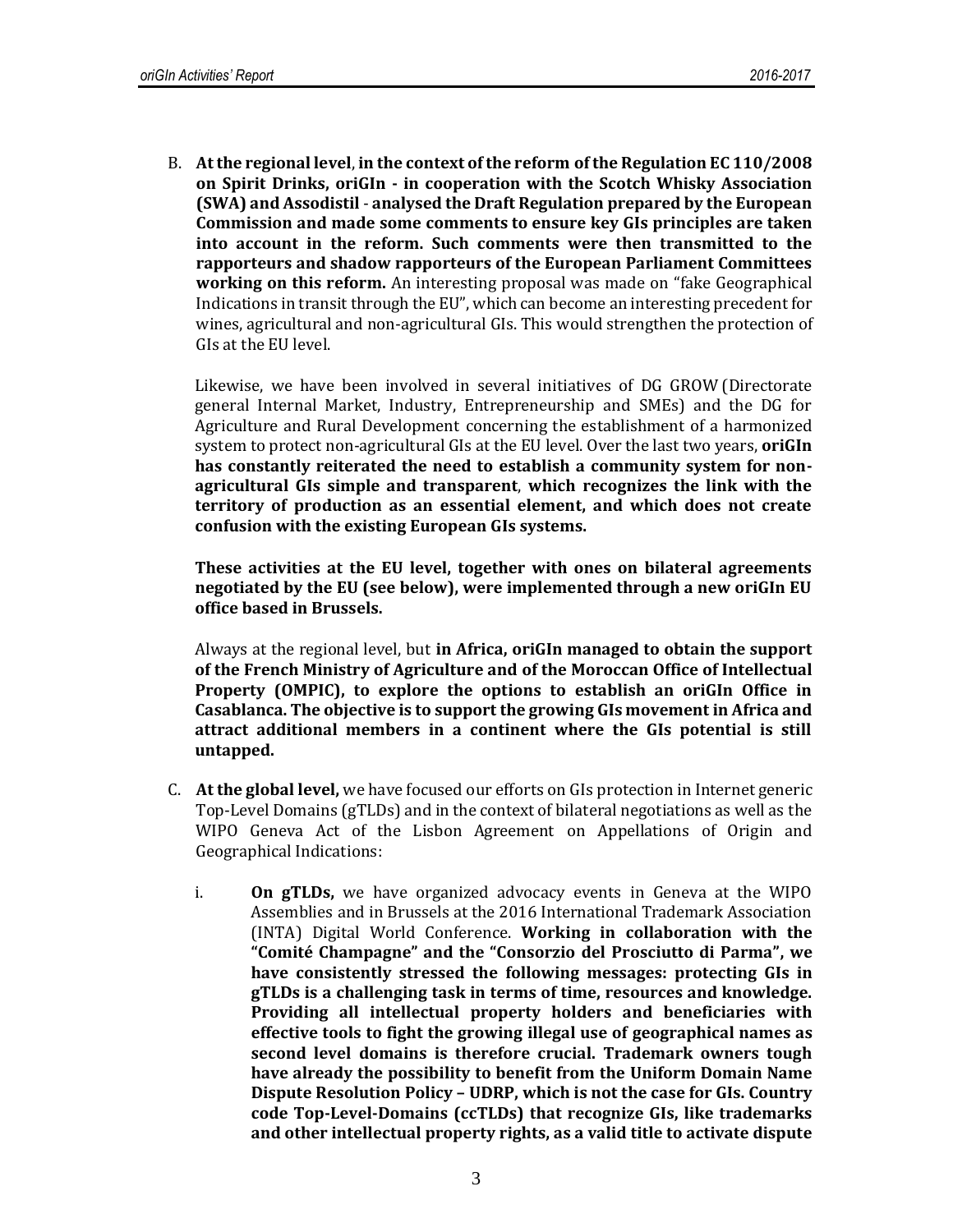**resolution mechanisms, do it in a simple and effective way.** Likewise, oriGIn has joined and actively participated in the "ICANN**/**GNSO Working Group on the Review of All Rights Protection Mechanisms (RPMs) in All gTLDs".

- ii. **On bilateral negotiations affecting GIs**, on the one hand, **we have pushed negotiating parties of relevant agreements to take into account the needs of groups in the elaboration of the GIs lists to be included in such agreements**. As a way of example, in 2017, in the context of the EU/China negotiations for a bilateral GIs agreement, oriGIn has facilitated the coordination between the European Commission and the relevant GIs groups. We have also been in touch with the concerned Chinese authorities clarifying that oppositions based on "common names" and "semi-genericity" clash with internationally recognized intellectual property rules and principles, in particular with the GIs provisions of the WTO TRIPs Agreement. **On the other hand, we have worked for the clarification of rules applying to GIs in light of the current proliferation of international agreements.** As an example, following the provisional entry into force of the EU-Canada Comprehensive Economic Trade Agreement (CETA) in September 2017, some issues arose. Such as the level of protection of EU and Canadian wines and spirits protected under the European Community and Canada Agreement on trade in wine and spirit drinks (2003), which GIs rules are not as strong as the ones contained in CETA. Likewise, for the sake of legal certainty and transparency, we have requested the list of Canadian operators allowed, under certain circumstances, to continue to use EU protected names under the CETA.
- iii. **On Geneva Act of the Lisbon Agreement**, **we have encouraged WIPO Member States to join the new Treaty**. In this respect, a truly international register for GIs will be tremendously beneficial for groups, especially the ones from developing countries, for which the protection in key export markets represents a challenge.

## **III. New services to provide members with useful tools and position oriGIn as a global GIs opinion-maker**

In a complex and globalised world, offering new services is crucial to remain relevant for organizations representing trade interests such as oriGIn.

**Our major achievement in the biennium has been the online compilation of all GIs currently protected in the world.** The compilation lists in alphabetical order 8.000 GIs currently recognized in the various jurisdictions around the world, with the indication of the country of origin, category of product, type of legal protection (sui generis, legislative act, court ruling, trademark), third countries where GIs are protected through a bilateral agreement and information concerning products. The compilation shows that, in spite of differences in approach and legal tradition, all countries in the world have unique products deeply rooted in their geographical environments, which contribute to the sustainable development of their communities.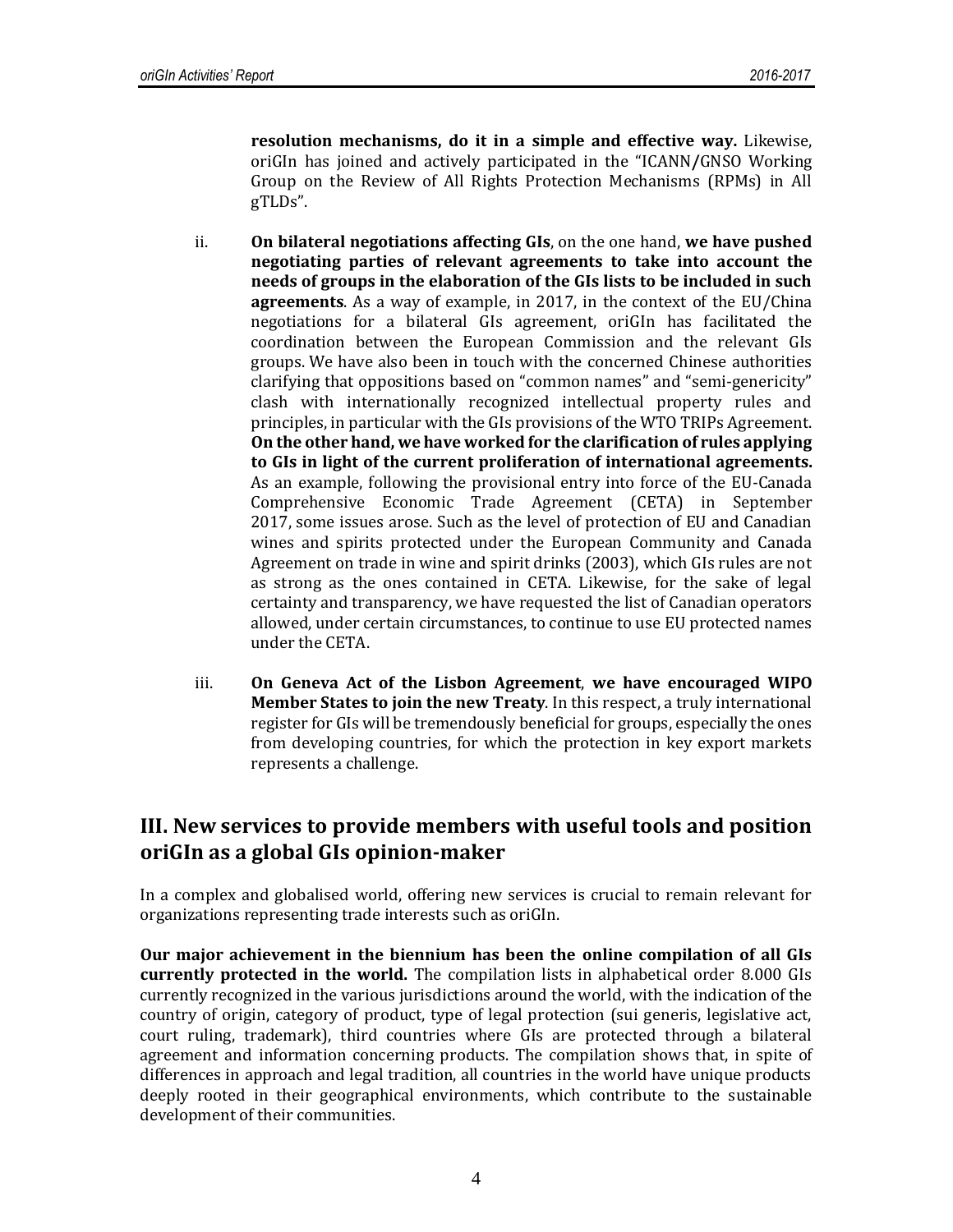**We have also created the most complete repository of GIs related information in the world.** Over the years, oriGIn has become a crucial actor in the international discussions concerning GIs. We have constantly developed concrete proposals and supported our members in the framework of the major bilateral negotiations affecting GIs, the multilateral negotiations on GIs, the ICANN on the protection of GIs in Internet domain names, trademarks' applications conflicting with recognized GIs, the reforms of GIs laws in serval jurisdictions, etc. **We have included and made available this valuable information on our web page "Policy and Advocacy": [http://www.origin-gi.com/activities/policy-and](http://www.origin-gi.com/activities/policy-and-advocacy.html)[advocacy.html](http://www.origin-gi.com/activities/policy-and-advocacy.html)**

In the biennium, we have also finalized **the manual "Challenges for [Geographical](http://www.origin-gi.com/images/stories/PDFs/English/oriGIn_Publications_2010/GI_gTLDs_JAN2016_WEB_VERSION.pdf) [Indications](http://www.origin-gi.com/images/stories/PDFs/English/oriGIn_Publications_2010/GI_gTLDs_JAN2016_WEB_VERSION.pdf) (GIs) in the context of the ICANN new generic Top-Level Domains (gTLDs) - A Manual for GIs Groups to Navigate the New [Environment](http://www.origin-gi.com/images/stories/PDFs/English/oriGIn_Publications_2010/GI_gTLDs_JAN2016_WEB_VERSION.pdf)". It represents an invaluable source of information for GIs groups and experts, which need to navigate the new Internet domain names' environment.** The manual shows the potential increase in legal expenses for GI groups, which must monitor and enforce intellectual property rights against third parties filing top level as well as second level domains corresponding to, or conflicting with, the GIs they represent. This manual contributes to promote, at the global level, a thorough discussion on the most effective ways to ensure an effective protection for GIs in the Internet domain names' environment.

Finally, in preparation of our 2015 General Assembly in Fortaleza, we had asked our members to send oriGIn official videos concerning the amazing products they represent. We had received several videos, which were shown in Fortaleza in the "GIs short film festival" and then used to create an oriGIn corporate video. **They were used to realized our official video "oriGIn Unique & United" [\(https://youtu.be/IEugZL03fbY](https://youtu.be/IEugZL03fbY) ), launched in December 2016.**

#### **IV. Partnerships: establishing strategic collaborations remains a priority for our growth**

Partnerships are crucial to become a truly global forced, capable of influencing policy-makers internationally.

**In the biennium, we have been working with the Food and Agriculture Organization of the UN (FAO) on the identification of sustainability priorities for GIs. Defining such priorities would help GIs to respond to the economic, social and environmental challenges brought about by sustainability as well as to build alliances to overcome them (See Annex I – oriGIn sustainability strategy for GIs).**

Moreover, in 2017, in cooperation with the WTO/UN agency "International Trade Center" (ITC), we developed the online course "Adding Value to Origin Products Through Geographical Indications (GIs)". This course explores the value and benefits in establishing GIs for local products with unique characteristics and introduces participants with the different legal options available to protect GIs. **The online course – available @ <https://learning.intracen.org/course/info.php?id=234> – is instrumental to attract new members from developing countries.**